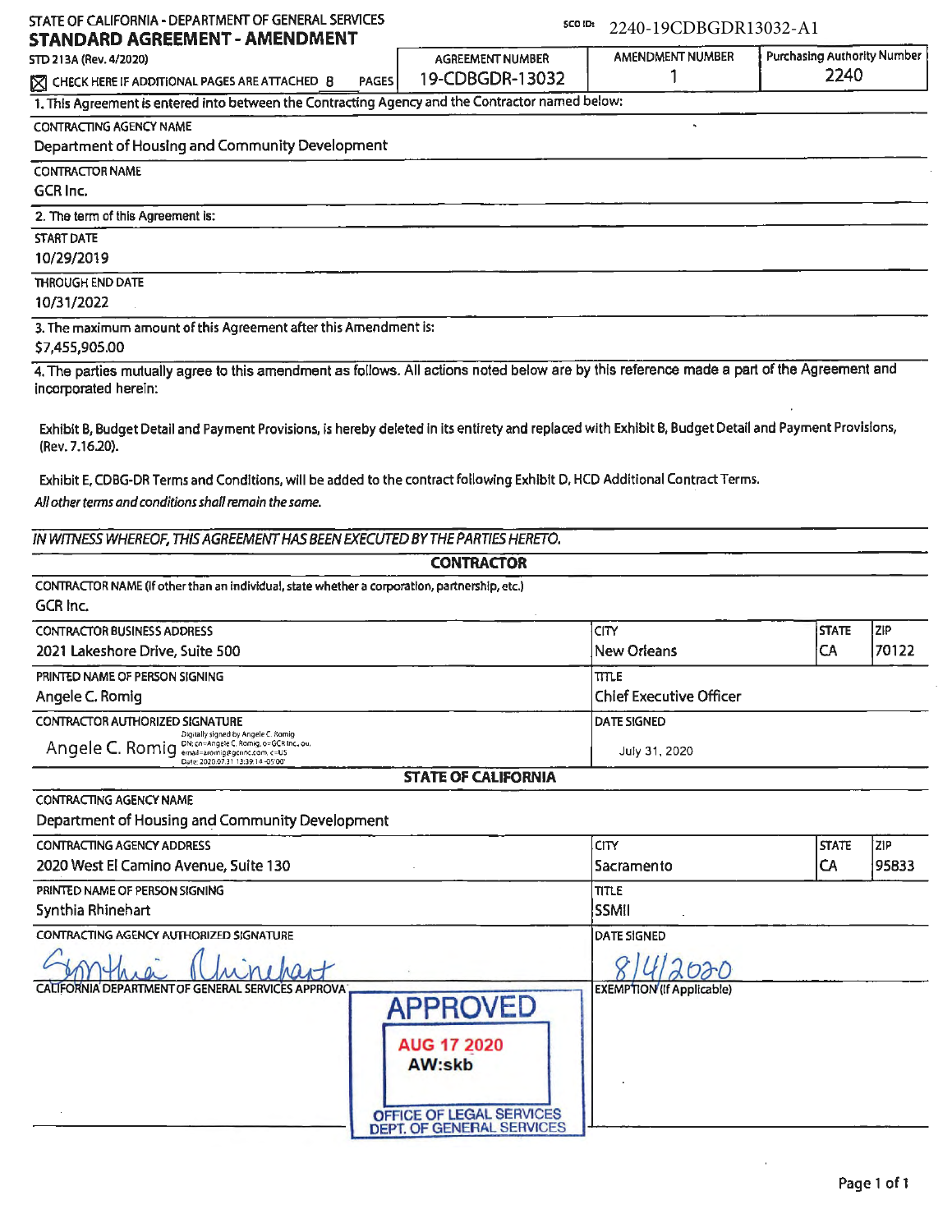### **EXHIBIT B**

### **BUDGET DETAIL AND PAYMENT PROVISIONS**

### **1. Agreement Amount**

The total amount of this Agreement shall not exceed \$7,455,905.00.

### **2. Budget Detail**

2017 CDBG-DR Grant Management Contract Key Personnel and Labor Classifications-June 2020

| <b>GCR Team - Key Personnel</b> |                             |                    |  |
|---------------------------------|-----------------------------|--------------------|--|
| <b>Team Member</b>              | <b>Labor Classification</b> | <b>Hourly Rate</b> |  |
| <b>Ted Guillot</b>              | <b>Director</b>             | \$280.00           |  |
| Adrienne Duncan                 | <b>Project Manager</b>      | \$185.00           |  |
| <b>Colin Bailey</b>             | <b>Project Manager</b>      | \$185.00           |  |
| <b>Whitney Roche</b>            | <b>Programmatic SME</b>     | \$215.00           |  |
| Doug Ongie                      | <b>Programmatic SME</b>     | \$215.00           |  |
| <b>Dionne Roberts</b>           | <b>Regulatory SME</b>       | \$235.00           |  |
| <b>Randall Mullen</b>           | <b>Regulatory SME</b>       | \$235.00           |  |
| <b>Rudy Munoz</b>               | <b>Regulatory SME</b>       | \$235.00           |  |
| <b>Tyler Bridges</b>            | Sr. Grant Manager           | \$175.00           |  |
| <b>Clint Whited</b>             | <b>Programmatic SME</b>     | \$215.00           |  |

| <b>Labor Category</b>               | <b>Hourly Rate</b> |
|-------------------------------------|--------------------|
| <b>Regulatory SME</b>               | \$235.00           |
| <b>Programmatic SME</b>             | \$215.00           |
| Sr. Grant Manager                   | \$175.00           |
| <b>Grant Manager</b>                | \$145.00           |
| <b>Grant Analyst</b>                | \$125.00           |
| <b>Senior Technical Advisor</b>     | \$165.00           |
| Associate                           | \$90.00            |
| <b>Financial Analyst</b>            | \$95.00            |
| <b>IT Specialist</b>                | \$85.00            |
| Communications<br><b>Specialist</b> | \$150.00           |

\*\*Travel expenses are not provided. Any travel costs incurred are part of the total cost above.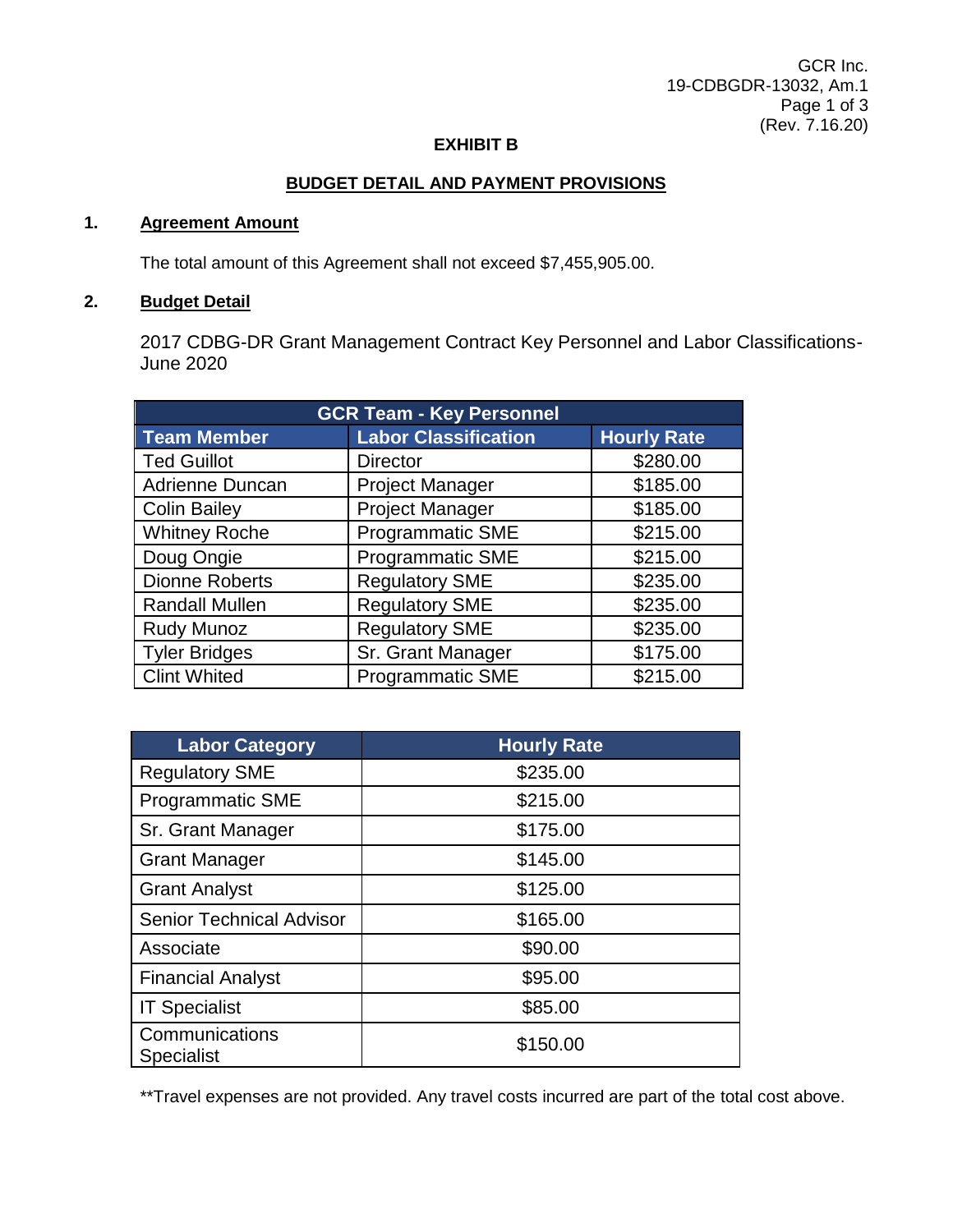### **EXHIBIT B**

- A. \*Other Direct Costs are limited to translation services of vital documents in compliance with federal regulations and HCD's Citizen Participation Plan. Unless otherwise directed by HCD, vital documents will be translated into Spanish and interpreter services in American Sign Language and Spanish will be made available for public meetings, additional ODCs must be pre- approved by HCD.
- B. Supplies not individually listed within Other Direct Costs, or otherwise approved by the State, shall be provided by the Contractor at its own cost.

### **3. Invoicing and Payment**

- A. Contractor shall invoice on a monthly or quarterly basis, with the total of all invoices not to exceed the amounts shown in Section 2, Budget Detail of this Exhibit.
- B. For services satisfactorily rendered, and upon receipt and approval of the invoices, and satisfactory supporting documentation. HCD agrees to compensate the Contractor the invoiced amount.
- C. Invoices must include this Agreement number and a Purchase Order number. The Purchase Order number will be provided at a later time by the Contract Manager. Handwritten Agreement number is not acceptable.
- D. Invoices Submission for Contracts Managed Through Grants Network:
	- a. The vendor must set up an account in the Grants Network system at [www.gn.ecivis.com.](http://www.gn.ecivis.com/) The program link will be provided after contract execution.
	- b. Invoices shall be submitted through the vendor's Grant Network account and will include all supporting documentation as an upload in the Financial Report (reimbursement request).
	- c. Supporting documentation must include:
		- i. Invoice summary which include:
			- 1. The performance period,
			- 2. Contract number,
			- 3. Purchase order number,
			- 4. Names of worker's being included in the invoice broken out by task line item. Their total hours by task must be clear.
			- 5. The total amount being invoiced
		- ii. Official timesheets for every person (vendor staff and subcontractors) included on the invoice. The timesheet must clearly show the worker's name and hours worked for each day.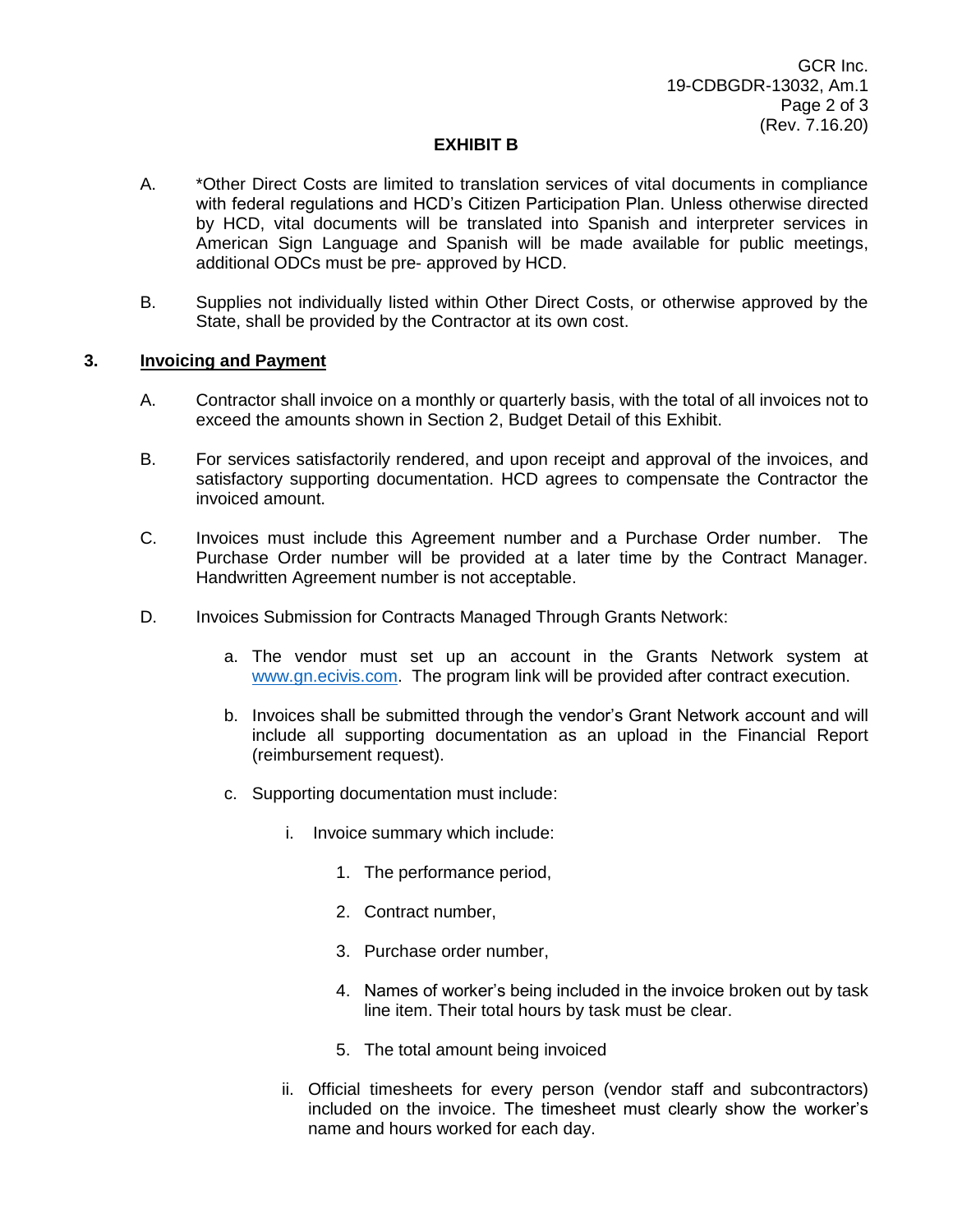## **EXHIBIT B**

- iii. A clear crosswalk of deliverables/accomplishments for which time is being billed, with a narrative explaining what work was being done during the time being billed. Generally, this is shown as a grid with column headings such as: Date, Task, Employee, Description of Services and Hours.
- iv. The timesheets and the crosswalk must match staff, tasks, hours, costs and performance period being billed.

### **4. Budget Contingency Clause**

- A. It is mutually agreed that if the Budget Act of the current year and/or any subsequent years covered under this Agreement does not appropriate sufficient funds for the contract, this Agreement shall be of no further force and effect. In this event, HCD shall have no liability to pay any funds whatsoever to Contractor or to furnish any other considerations under this Agreement and Contractor shall not be obligated to perform any provisions of this Agreement.
- B. If funding for any fiscal year is reduced or deleted by the Budget Act for purposes of this contract, HCD shall have the option to either cancel this Agreement with no liability occurring to HCD or offer an agreement amendment to Contractor to reflect the reduced amount.

#### **5. Prompt Payment Clause**

Payment will be made in accordance with, and within the time specified in Government Code Chapter 4.5, commencing with Section 927.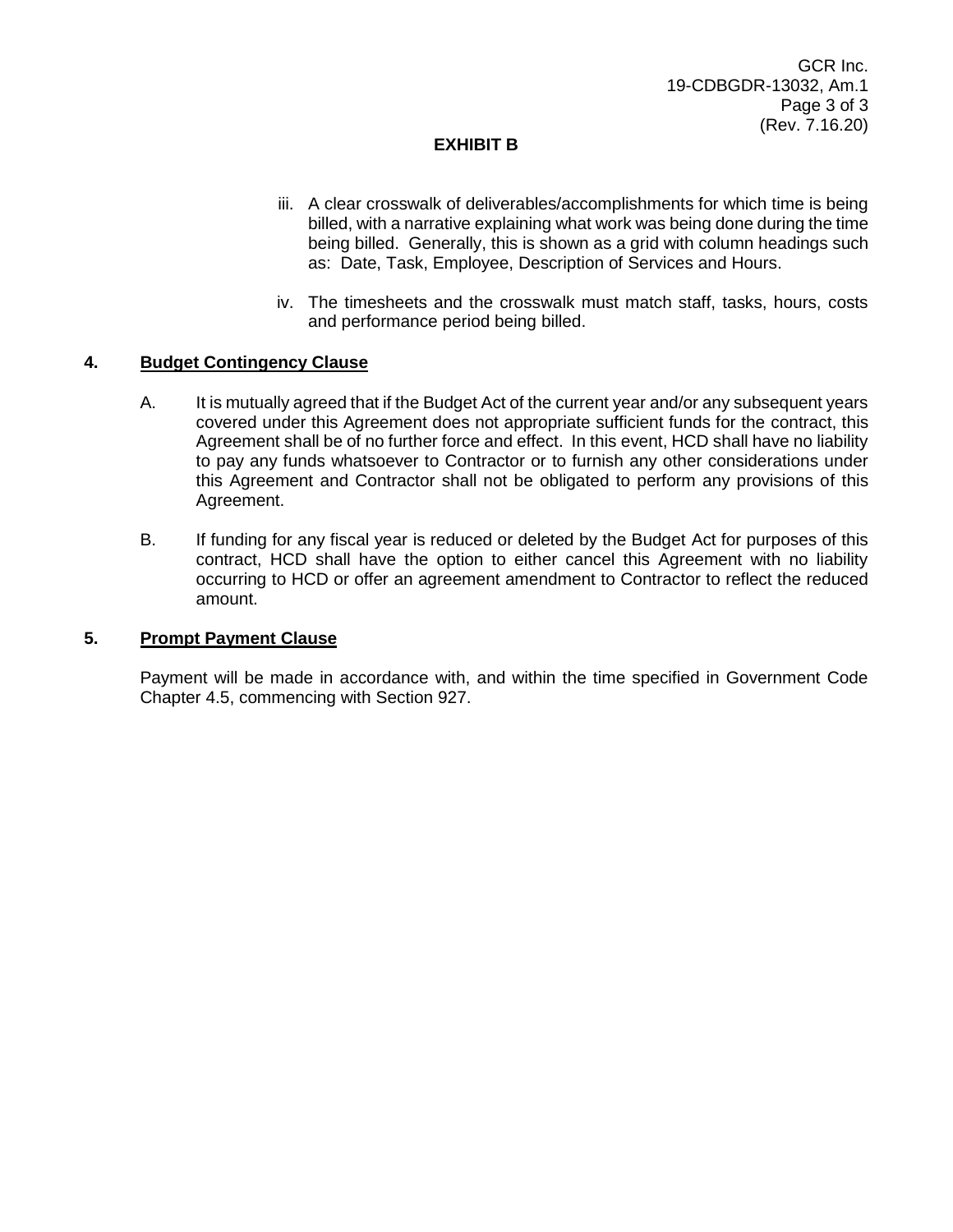# **EXHIBIT E CDBG-DR TERMS AND CONDITIONS**

## **1. Required Insurance Certificates**

- A. Prior to executing this Agreement, the Contractor shall provide the Department with current insurance coverage certificates evidencing the following types of insurance as required by Federal and California regulations and outlined in Exhibit D:
	- Worker's compensation insurance
- B. Insurance shall be in force during the entire term of this Agreement, shall be the Contractor's sole cost, and shall be in such amounts as the Department deems necessary.

## **2. Required Dun and Bradstreet DUNS Number**

Prior to executing the Agreement, Contractor shall provide Contract Manager with the current DUNS number for their company and any subcontractors. HUD requires all grantees, state recipients, subrecipients and contractors to provide DUNS numbers for their agency.

## **3. Debarment and Suspension**

Per Executive Orders 12549 and 12689 and 2 CFR 180.220, a contract award must not be made to parties listed on the government wide exclusion System for Award Management (SAM). Prior to award of any contracts or subcontracts under this Agreement, contractors and subcontractors will have their debarred status checked on the government wide exclusions in the SAM.

## **4. Required Federal Language from 2 CFR Part 200 Appendix II**

The Department is required to have this language in all CDBG-DR agreements. The Department is also requiring all other state agencies, state recipients and subrecipients who are using CDBG-DR funding to have this language in their agreements.

- A. Remedies: Contracts for more than the simplified acquisition threshold (currently \$150,000) must address administrative, contractual, or legal remedies in instances where contractors violate or breach contract terms and provide for such sanction and penalties as appropriate.
- B. Termination for Cause and Convenience:
- C. Non-Discrimination Language from 41 CFR Part 60-1.4(b): Contractor shall comply with Executive Order 11246 of September 24, 1965, entitled "Equal Employment Opportunity", as amended by Executive Order 11375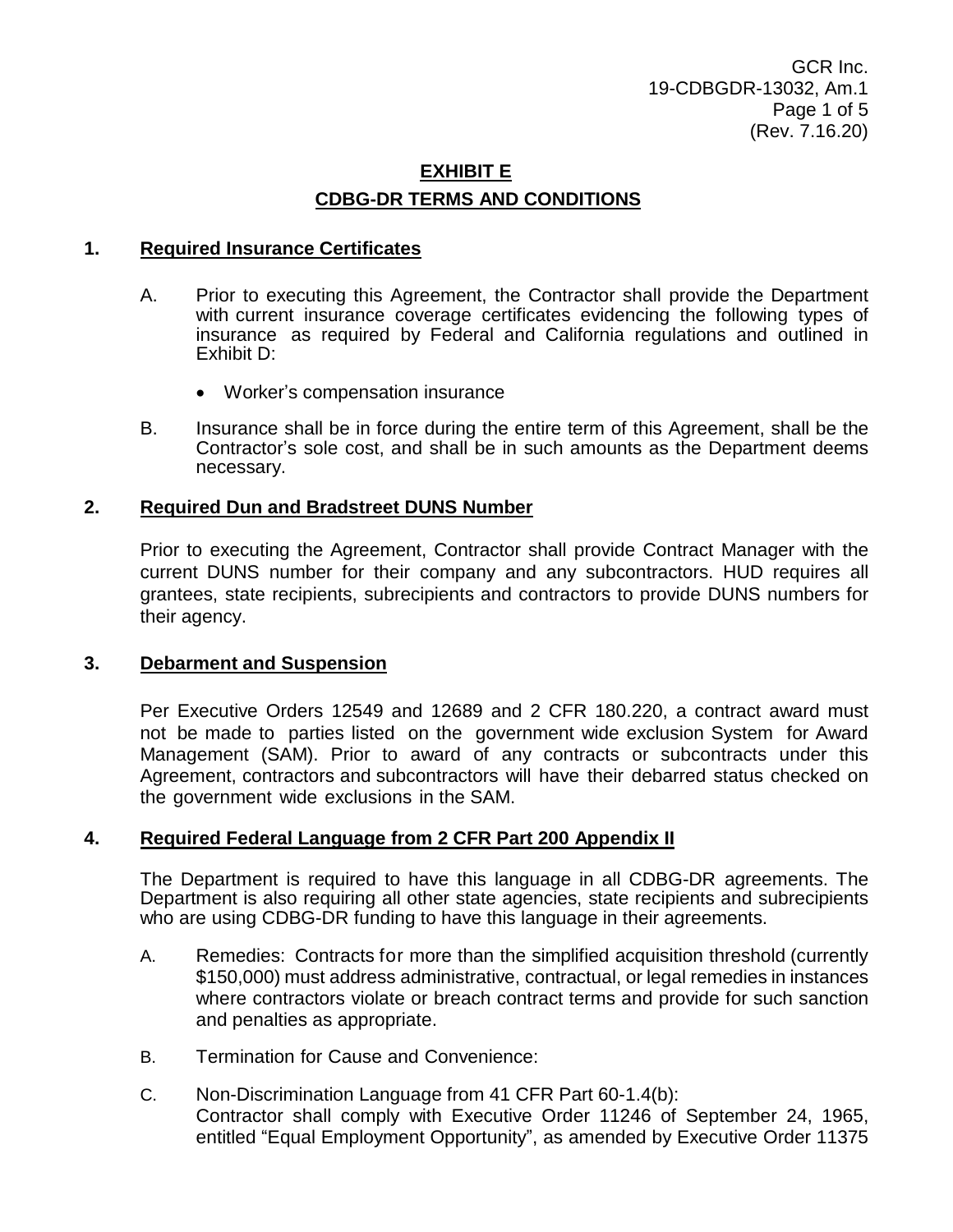GCR Inc. 19-CDBGDR-13032, Am.1 Page 2 of 5 (Rev. 7.16.20)

## **EXHIBIT E**

of October 13, 1967, and as supplemented in Department of Labor regulations (41 CFR Chapter 60).

D. Clean Air Act and the Federal Water Pollution Control Act:

This A greement is subject to the requirements of the Clean Air Act (42 USC7401-7671q.) and the Federal Water Pollution Control Act (33 U.S.C. 1251-1387), as amended. Any contracts or subgrants made under this agreement, in excess of \$150,000 must contain this provision. Contractor agrees to comply with all applicable standards, orders or regulations issues pursuant to the Clean Air Act and the Federal Water Pollution Control Act. Any violations of this act will be reported to the Department of Housing and Urban Development and the Regional Office of the Environmental Protection Agency (EPA).

E. Byrd Anti-Lobbying Amendment

Per the Byrd Anti-Lobbying Amendment (31 U.S.C. 1352) -- All contractors that apply or bid for an award exceeding \$100,000 must file the required certification. The Contractor must certify that it will not and has not used Federal appropriated funds to pay any person or organization for influencing or attempting to influence an officer or employee of any agency, a member of Congress, officer or employee of congress, or an employee of a member of Congress in connection with obtaining any Federal contract, grant or any other contract award covered by the above referenced Amendment. The Contractor must also disclose any lobbying with non-Federal fund that take place in connection with obtaining any Federal award.

F. Procurement of Recovered Materials

A non-Federal entity that is a state agency or agency of a political subdivision of a state and its contractors must comply with section 6002 of the Solid Waste Disposal Act, as amended by the Resource Conservation and Recovery Act. The requirements of Section 6002 include procuring only items designated in guidelines of the Environmental Protection Agency (EPA) at 40 CFR part 247 that contain the highest percentage of recovered materials practicable, consistent with maintaining a satisfactory level of competition, where the purchase price of the item exceeds \$10,000 or the value of the quantity acquired during the preceding fiscal year exceeded \$10,000; procuring solid waste management services in a manner that maximizes energy and resource recovery; and establishing an affirmative procurement program for procurement of recovered materials identified in the EPA guidelines.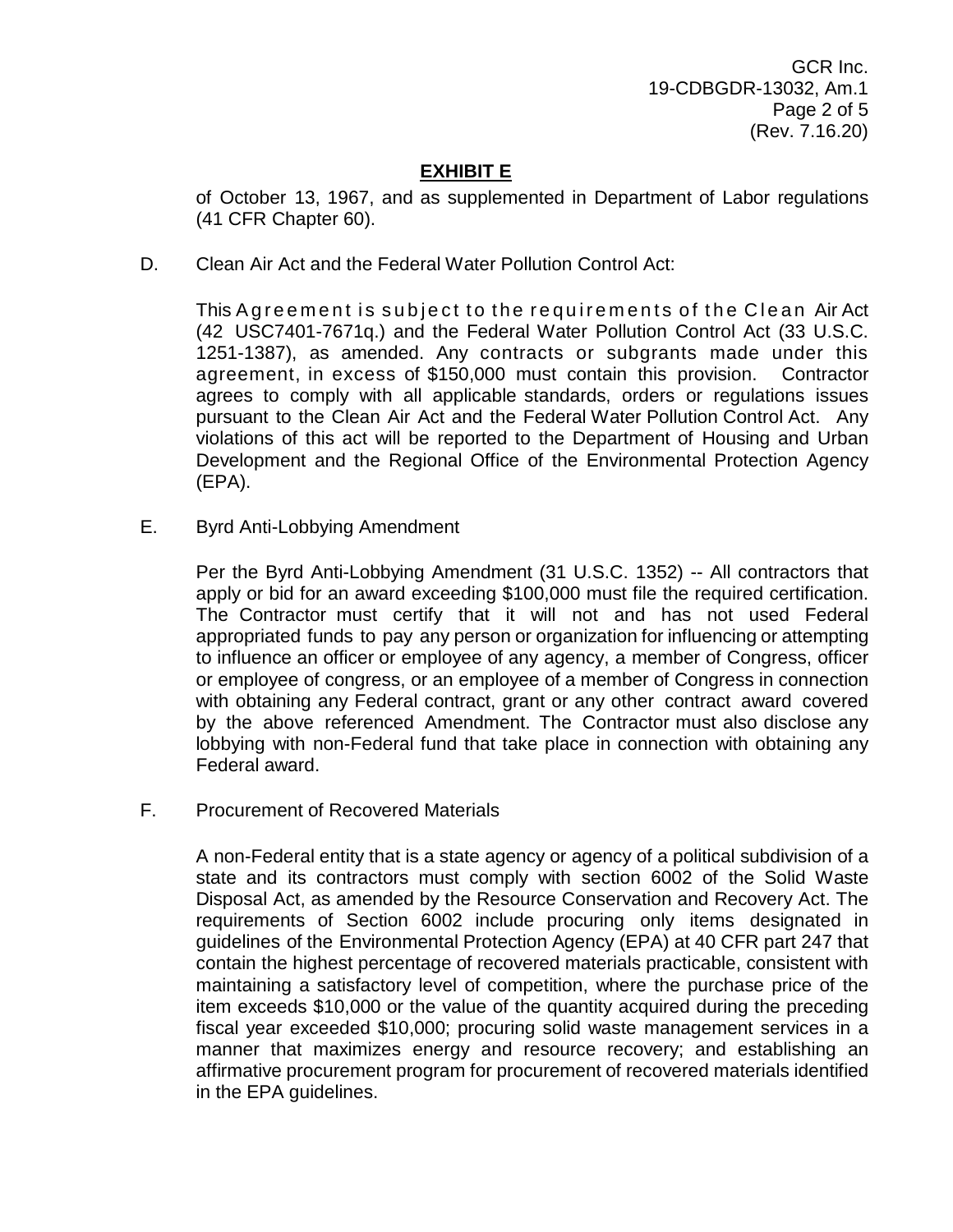# **EXHIBIT E**

## G. Rights to Inventions Made Under a Contract or Agreement

If a Federal award meets the definition of "funding agreement" under 37 CFR 401.2(a) and the recipient or subrecipient wishes to enter into a contract with a small business firm or nonprofit organization regarding the substitution of parties, assignment or performance of recipient or subrecipient must comply with requirements of 37 CFR Part 401, "Rights to Inventions Made by Nonprofit Organizations and Small Business Firms Under Government Grants, Contracts and Cooperative Agreements," and any implementing regulation issued by the awarding agency.

## **5. Conflict of Interest of Members, Officers, or Employees of Contractors, Members of Local Governing Body, or Other Public Officials**

Pursuant to 24 CFR 570.489(g) and (h), 2 CFR Part 570, and 24 CFR 85.36(b)(3), no member, officer, or employee of the Jurisdiction, or its designees or agents, no member of the Governing Body of the locality in which the program is situated, and no other public official of such locality or localities who exercise or have exercised any functions or responsibilities with respect to CDBG activities assisted under this part, or who are in a position to participate in a decision-making process or gain inside information with regard to such activities, may obtain a financial interest or benefit from a CDBG-assisted activity, or have a financial interest in any contract, subcontract or agreement with respect to a CDBG-assisted activity or its proceeds, either for themselves or those with whom they have business or immediate family ties, during their tenure or for one (1) year thereafter. The jurisdiction shall incorporate, or cause to be incorporated, in all such contracts or subcontracts a provision prohibiting such interest pursuant to the purposes of this section. It is further required that this stipulation be included in all subcontracts to this contract.

## **6. Conflict of Interest of Certain Federal Officials**

No member of or delegate to the Congress of the United States, and no resident commissioner, shall be admitted to any share or part of this agreement or to any benefit to arise from the same. The Jurisdiction shall report all perceived or actual conflicts of interest cases to the State for review before financial benefits are given.

## **7. Compliance with State and Federal Laws and Regulations**

The Contractor is responsible for compliance with all applicable Federal or State laws, Executive Orders, and regulations of the CDBG-DR program.

A. The Contractor agrees to comply with all State laws and regulations that pertain to construction, health and safety, labor, fair employment practices, equal opportunity, and all other matters applicable to the contractor, its subcontractors, and any other State provisions as set forth in this Agreement.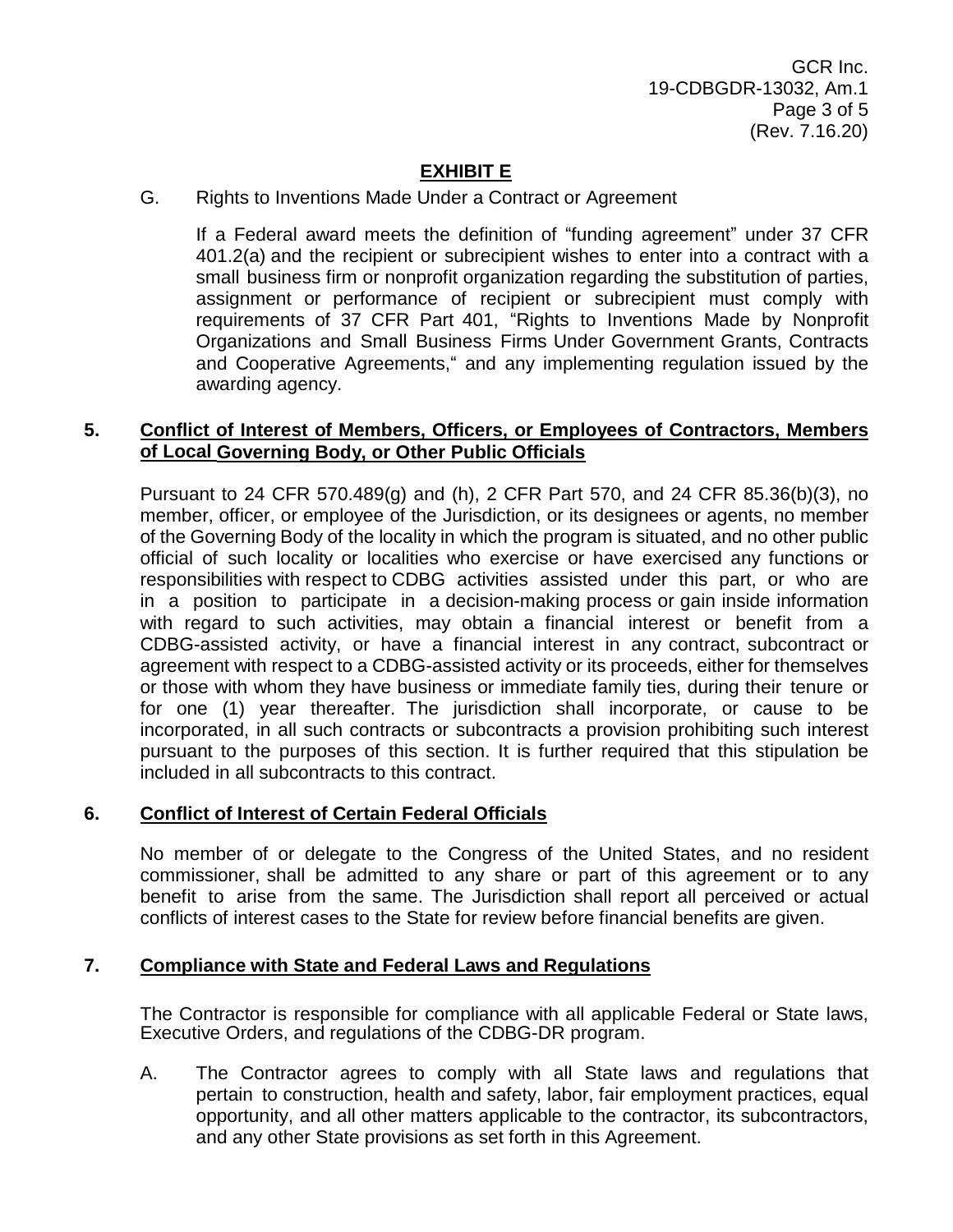GCR Inc. 19-CDBGDR-13032, Am.1 Page 4 of 5 (Rev. 7.16.20)

## **EXHIBIT E**

B. The Contractor agrees to comply with all federal laws and regulations applicable to the CDBG-DR appropriation and to the activity(ies), and with any other federal provisions as set forth in this Agreement.

### **8. Access to Records and Record Retention**

Access by HCD or other state agency or sub-grantee, the Federal grantor agency, the Comptroller General of the United States, or any of their duly authorized representatives to any books, documents, papers, and records of the Contractor which are directly pertinent to that specific contract for the purpose of making audit, examination, excerpts, and transcriptions.

All records must be retained by the Contractor for no less than three years after receiving final payment from HCD and all other pending matters are closed.

### **9. Energy Policy and Conservation Act**

This agreement is subject to mandatory standards and policies relating to energy efficiency which are contained in the state energy conservation plan issued in compliance with the Energy Policy and Conservation Act (Pub. L. 94-163, 89 Stat. 871).

### **10. Administrative and National Policy Requirements**

Certain Administrative and National Policy Requirements apply to all HUD programs, see the CDBG-DR related Federal Register Notices on HUD's website. Any party involved in the CDBG-DR grant work whether directly or indirectly, must agree to provide any information HCD requires in order to meet the aforementioned administrative and national policy requirements.

## **11. Use of Funds**

The Appropriations Act made funds available for necessary expenses related to disaster relief and long-term recovery, recovery of infrastructure and housing, and economic revitalization in the most impacted and distressed areas resulting from a major disaster declared pursuant to the Robert T. Stafford Disaster Relief and Emergency Assistance Act of 1974 (42 U.S.C. 5121 et seq.) (Stafford Act), due to Hurricane Sandy and other eligible events in calendar years 2011, 2012, and 2013. The Appropriations Act requires funds to be used only for specific disaster-related activities and administration of those activities.

### **12. Applicable Statutory and Regulatory Requirements**

A. All recipients of CDBG-DR grants are subject to: (1) the requirements of the applicable Appropriations Act; and (2) applicable regulations governing the CDBG program at 24 CFR part 570, unless modified by waivers and